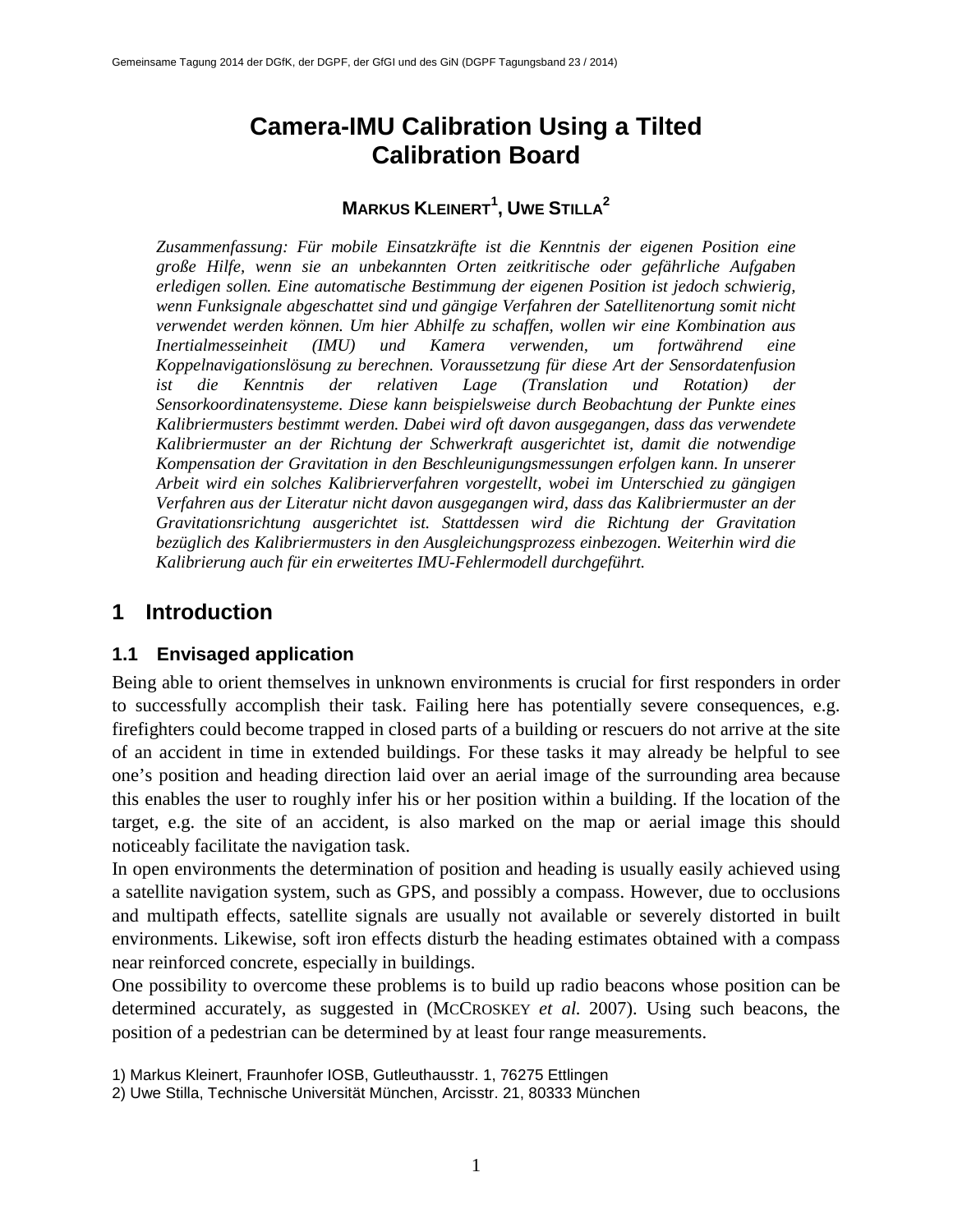### **1.2 Camera-IMU sensor data fusion and calibration**

The main drawback of the aforementioned method is that it requires a significant effort to build up the external infrastructure needed for positioning. Additionally, reinforced concrete may hamper the distribution of radio signals inside the building even if the beacons are located in windows or door openings. Therefore, it is of interest to develop alternative positioning techniques which do not rely on external infrastructure at all. To this end, we aim at exploiting the complementary sensor measurements of an inertial measurement unit (IMU) and a camera. While the camera as a bearings sensor provides a way to accurately estimate relative motion up to scale, the IMU measures acceleration and angular velocity which yield a short-time accurate estimate of displacement and scale when integrated over time.

In order to perform sensor data fusion of inertial and visual measurements, the relative 6-DOF transformation between the two sensor frames needs to be known. This problem is typically addressed by moving the sensor system in front of a planar calibration pattern. Based on the known locations of the points observed in the images, the sensor-to-sensor transformation as well as the pose of the sensor system can be estimated similar to what is done when calibrating a camera. For this purpose, inertial measurements are integrated to obtain estimates of relative motion between subsequent image exposures. To perform this integration, the direction of the gravity vector relative to the sensor frame needs to be known in order to compensate the effect of gravity on acceleration measurements. Therefore, most calibration methods rely on a checkerboard which is aligned with gravity. In this work we want to address this problem by augmenting the estimation problem such that the direction of the gravity vector in the checkerboard's frame is also estimated during calibration. This approach only requires an initial estimate of the direction of gravity and thereby facilitates lab calibrations. The relatively lowcost IMUs we deal with are usually subject to measurement bias and axis misalignment errors. Therefore, we also examine if the calibration can be improved by estimating these offsets too.

## **2 Related work**

In one of the first articles on this topic, (LOBO  $\&$  DIAS 2007) use a two-step approach to obtain the parameters describing the relative motion between a camera and an IMU. In order to obtain the leverarm, i.e. the translation vector, they rotate the system around perpendicular axes passing through the center of the IMU's coordinate frame while inferring the camera's motion from checkerboard observations. This enables the estimation of the component of the translation vector lying in the plane perpendicular to the rotation axis. Thus, rotations about two perpendicular directions suffice in principle to estimate the leverarm. For an independent estimate of the rotation between the two sensors the direction of acceleration is observed during standstill in the IMU's frame while the nadir direction is estimated in the camera's frame by observing the vanishing points of a checkerboard pattern which is lying on a ground plane whose normal direction is parallel to the direction of gravity. Repeating this process several times yields a set of corresponding direction vectors which are subsequently used to estimate the rotation. The main drawback of this method is that it seems to require a significant amount of user interaction during calibration. However it provides a way to compute initial values of relative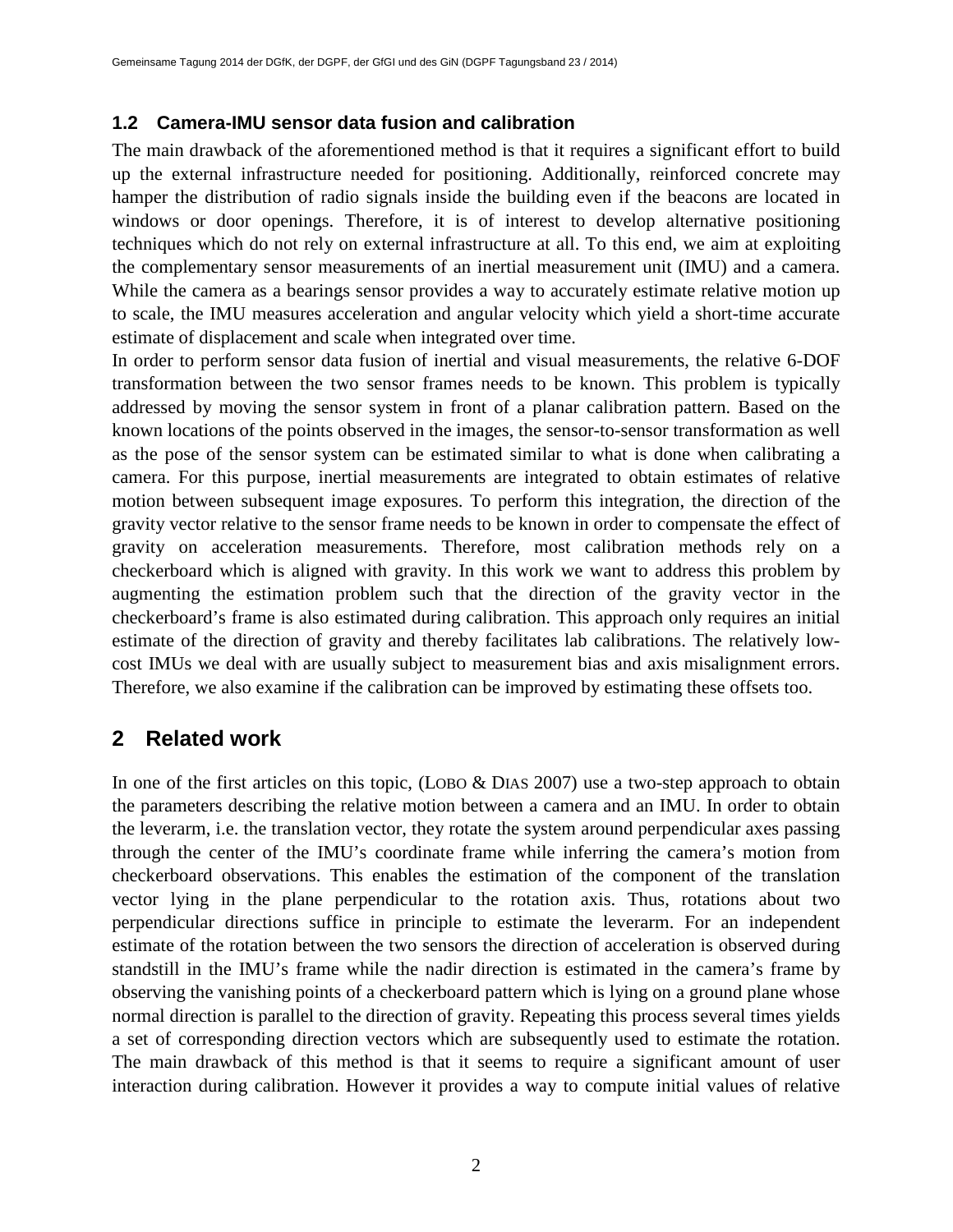rotation and the leverarm for subsequent refinement if little is known about the sensor system, e.g., when the mechanical specification is not available.

A state-of-the-art Kalman-filter based approach to camera-IMU calibration is given in (MIRZAEI & ROUMELIOTIS 2008). To perform the calibration, the sensor system only has to be moved in front of a planar calibration grid which is aligned with the nadir direction. The authors present a non-linear observability (determinability) analysis to show that the state variables related to the transformation between the two sensors are completely observable if the sensor system is rotating about at least two perpendicular axes. In addition, it is shown that the uncertainty of estimated parameters decreases monotonically and that the observability does not depend on linear accelerations, i.e., it is sufficient to rotate the sensor system during calibration. The authors compare the results obtained with their extended Kalman filter (EKF) with the batch algorithm described in (MIRZAEI & ROUMELIOTIS 2007). The batch solution performs a Gauss-Newton optimization to simultaneously minimize reprojection error pertaining to the observations of checkerboard corners and pose-pose constraints created from inertial measurements. They report similar performance for both algorithms, although the batch solution seems to be slightly more accurate according to the presented results. This may be expected because during the batch optimization all relevant Jacobians are updated when state estimates improve and a new iteration of the estimation algorithm takes advantage of the improved Jacobians.

(HOL *et al.* 2010) present a hybrid estimation scheme where an EKF is used to estimate the system's motion given fixed values for the parameters of the calibration and additional nuisance parameters. In a second step these additional parameters are estimated using an iterative estimation procedure such as Gauss-Newton. Similar to the approach taken in this work, they estimate the direction of gravity as well as the IMU's biases as additional nuisance parameters.

A number of authors estimate the camera-IMU transformation parameters during operation of the system, i.e., along with the sensor pose required for navigation. This usually also requires simultaneous estimation of the location of observed features. Therefore this task is more challenging than the lab calibration. For instance, (JONES & SOATTO 2011) employ an EKF to simultaneously estimate the pose of the sensor system, the position of observed features, the direction of gravity w.r.t. the first camera frame, and the camera-IMU calibration parameters. They also discuss the observability for different kinds of trajectories by examining which configurations are not discernible based on sensor readings. In this way they arrive at the conclusion that all parameters are observable if the acceleration and the direction of the rotation axis are not constant. To alleviate this, they suggest switching between an autocalibration mode when the motion allows to estimate all parameters and a normal mode otherwise.

Similarly, (LUPTON & SUKKARIEH 2012) estimate the direction of gravity w.r.t. the first sensor frame, the camera-IMU calibration parameters and the position of tracked point features also in the first sensor frame using a sliding-window batch optimization (bundle adjustment) incorporating inertial and visual measurements. It is argued, that defining the datum by fixing the pose of the first camera and estimating the direction of gravity in that frame improves the linearization because the Jacobians are calculated with values close to the true trajectory in this case.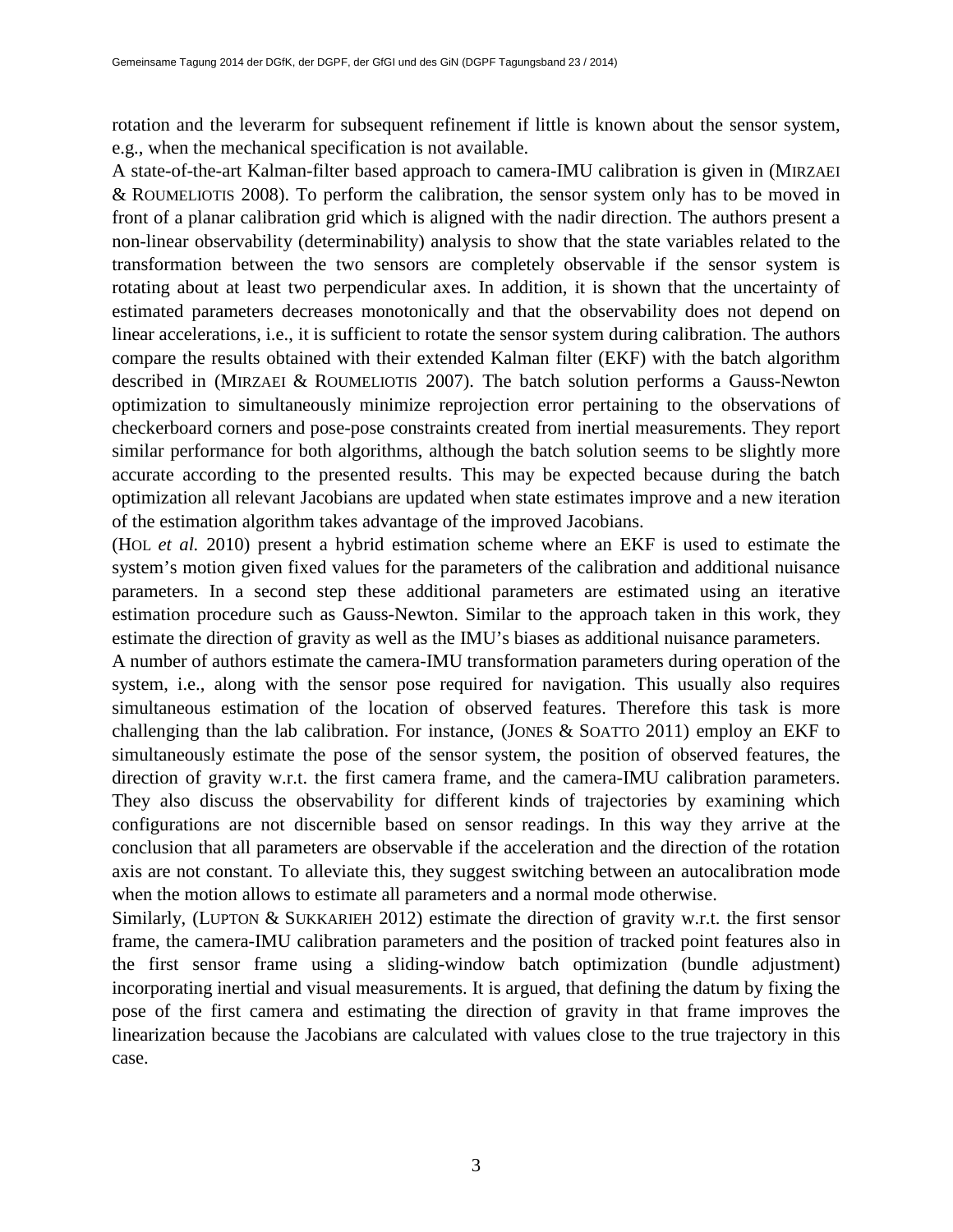# **3 Problem formulation**

After a review of relevant coordinate systems, we describe sensor measurement models relating the measurements to the system's motion and the parameters to be estimated. Based on these models, error terms are derived, which can be minimized using Gauss-Newton optimization. The relationship between the different parameters and the measurements are compactly expressed as a graphical model.



Fig. 1: Coordinate frames relevant for this work.

## **3.1 Coordinate frames**

The relevant coordinate systems used in this work are shown in Fig. 1. As a bearings sensor, a camera measures directions relative to its coordinate frame {c}. Inertial measurements are obtained by the IMU in the body frame {b}. However, since IMUs usually consist of an assembly of many sensors, it cannot necessarily be expected that the measurement axes are orthogonal and equally scaled, as discussed in the following section. Finally, a coordinate system {p} is associated with the checkerboard pattern such that its axes are aligned with the pattern's rows and columns and its origin is coincident with the upper right corner. For the calibration task the six parameters describing the pose of the checkerboard pattern are fixed to define the datum, and the system's motion as well as the direction of gravity are estimated relative to this coordinate system. The main purpose of system calibration is to find the parameters of the rigid body transformation from frame  $\{c\}$  to frame  $\{b\}$  or vice versa.

### **3.2 IMU measurement model**

An IMU measures acceleration and angular velocity in its own coordinate frame. These measurements are in general corrupted by systematic errors arising from sensor axis misalignment, additive bias, scale factor errors, and scale factor non-linearity, cf. (Farrell & Barth 1999). We do not attempt to estimate the 18 non-linearity coefficients for either sensor. From the datasheets provided by the manufacturer of one of the inertial sensors used in our work (Analog Devices ADIS16405), we conclude that axis misalignment and scale factor errors are negligible for the gyroscopes given the level of accuracy we expect to need. For the accelerometers however, the axis misalignment error in the order of 0.5° seems to be too severe to ignore. Therefore, two accelerometer error models were implemented: First, a simple model only taking white noise and bias into account. Second, a more elaborate model that also considers scale factor and misalignment errors. Thus, the accelerometer and angular rate measurements are related to their true values as follows: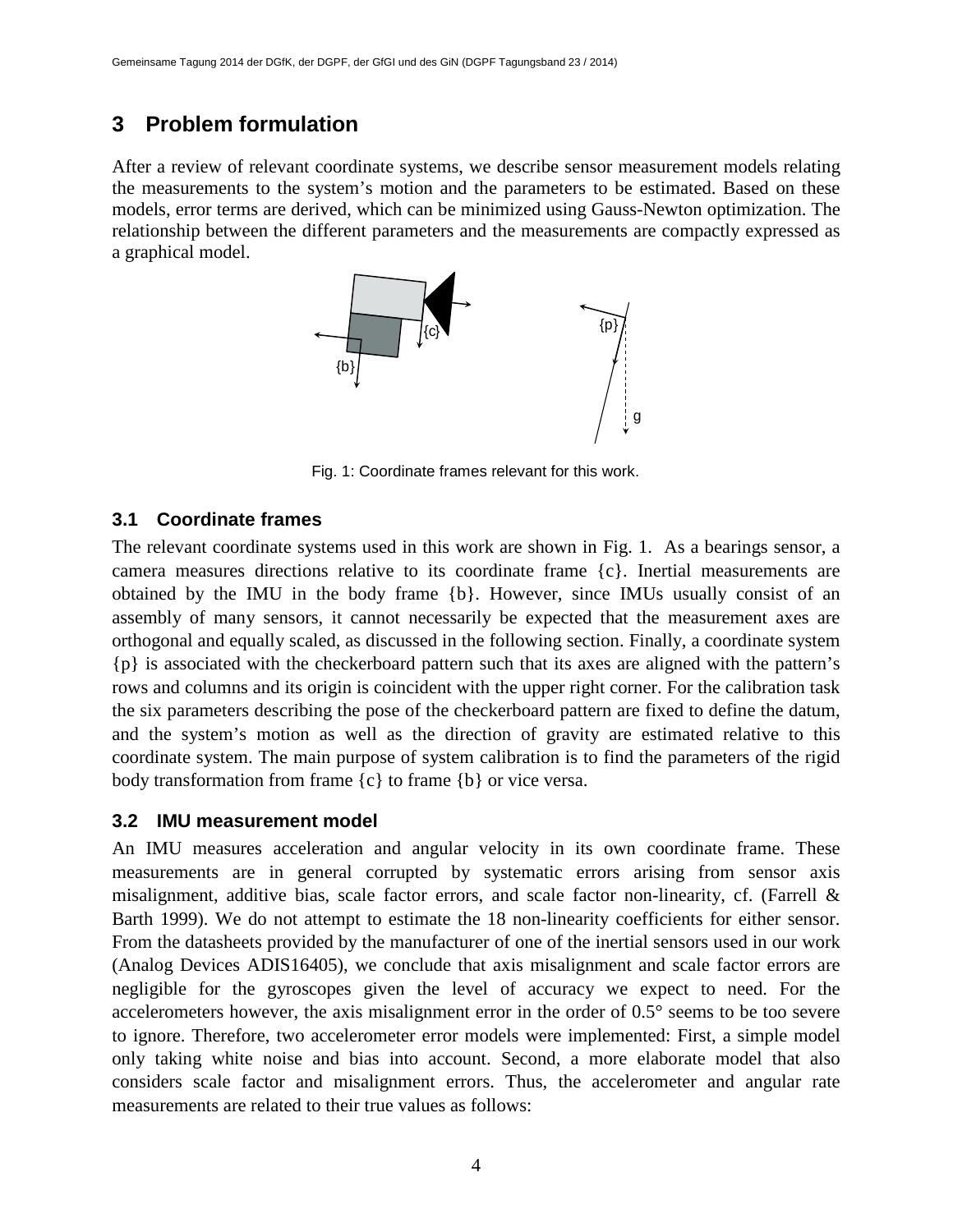$$
\begin{array}{rcl}\nm a & = & M^{-1}a + b_a + n_a \\
m \omega & = & \omega + b_\omega + n_\omega\n\end{array} \tag{1}
$$

Here, the leading superscript  $m$  indicates measured values. The vector of true accelerations is denoted by a, while the angular rate vector is denoted by  $\omega$ . The vectors  $b_{a}$ ,  $b_{\omega}$  contain the biases, which change in time according to a random walk process.  $n_a$ ,  $n_\omega$  are zero-mean, white Gaussian measurement noise terms.

The matrix  $M$  compensates scale factor and misalignment errors of the accelerometer sensor triad. For the simple acceleration measurement model  $M$  is a unit matrix of dimension three. Otherwise it is given by

$$
M^{-1} = \begin{pmatrix} S_x & -m_{xz} & m_{xy} \\ m_{yz} & S_y & -m_{yx} \\ -m_{zy} & m_{zx} & S_z \end{pmatrix},
$$
 (2)

where diagonal elements are scale factors and the remaining entries are misalignment parameters. Note that the misalignment parameters also take into account that the axes may not be orthogonal. Therefore, it is assumed that the six off-diagonal elements are independent, and M contains nine independent entries.

In order to utilize inertial measurements for displacement estimation, the effects of misalignment, scale factors, and biases have to be compensated to obtain an estimate of the true values whose integration yields an estimate of the sensor's displacement. This is achieved by the following equations:

$$
\hat{a} = \hat{M} \left( \frac{m_a - \hat{b}_a}{\hat{b}_\omega} \right) \n\hat{\omega} = \frac{m_\omega - \hat{b}_\omega}{\hat{b}_\omega}
$$
\n(3)

Where the hat denotes estimated values. The integration is performed by the subsequent equations:

$$
\begin{array}{rcl}\n\hat{C}_{b,t+\tau}^p &=& \hat{C}_{b,t}^p C(\hat{\omega}\tau) \\
p_{\hat{a}}^p &=& \hat{C}_{b,t}^p \hat{a} + \frac{p_{\hat{g}}^p}{2} \\
\hat{p}_{t+\tau} &=& \hat{p}_t + \frac{p_{\hat{v}}\tau + \frac{1}{2} \frac{p_{\hat{a}}\tau^2}{2}\n\end{array}\n\tag{4}
$$

In the above equations  $C(\varphi)$  is the rotation matrix belonging to the Rodrigues vector  $\varphi$ ,  $C_{b,t}^p$ describes the rotation between the IMU and the pattern,  $v$  is the IMU's velocity relative to the pattern, and  $\tau$  is the time duration between samples. Eqs. (3)-(4) provide a simple first-order Euler integration for inertial measurements that can be used to calculate the sensor's motion between successive images. Note that the integration in Eq. (4) depends on the gravity estimate  $^p\hat{g}$ .

#### **3.3 Image measurement model**

The image measurement model describes how the known locations of checkerboard corners are related to the coordinates of their projections in the image plane. It consists of two parts: First, the projection, distortion, and sensor models, which are mainly determined by the kind of lens and the properties of the CCD-chip inside the camera (Hartley & Zisserman 2000). Second, the coordinate transformation from the calibration pattern to the camera's frame. Here it is assumed that the parameters of the projection model are known from a camera calibration procedure done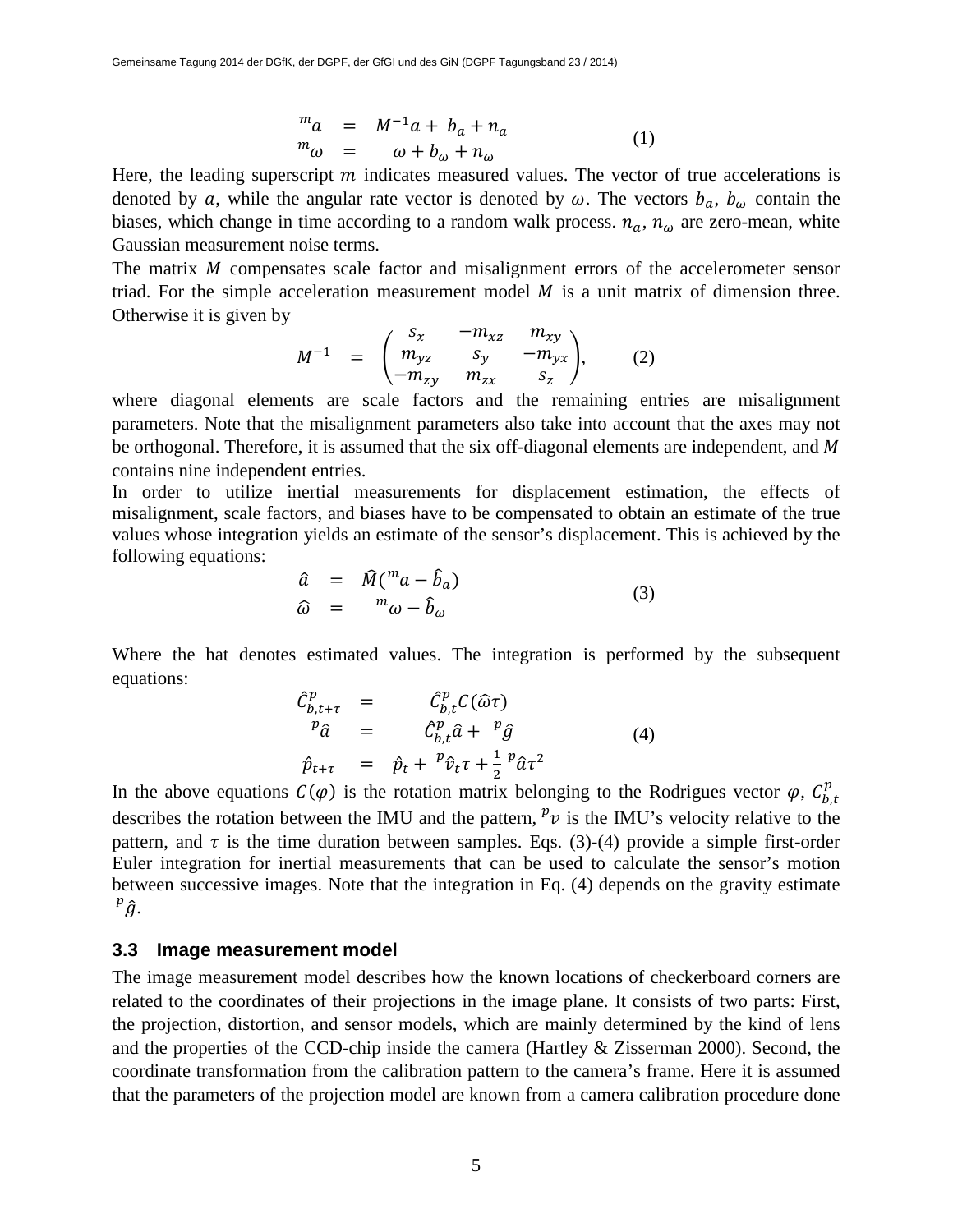

Fig. 2: Bayes network graph for the calibration problem.

 In this work the pose of the whole sensor system is identified with the IMU's pose. Therefore, beforehand. Since the specific properties of the projection model are not of importance for the calibration task at hand, the projection is just denoted by a function  $\pi$  and not considered further. the coordinate transformation between the pattern and the camera is a composition of the transformations from the pattern to the body  $(T_p^b)$  and from body to camera  $(T_p^c)$ . Thus, the image measurement model directly depends on the sought camera-IMU calibration parameters. It is given by:

$$
m_Z = \pi (T_b^c T_p^{b}{}^p X) + v \tag{5}
$$

Here,  $\nu$  is a vector with white, Gaussian noise terms and  $\nu_X$  is the known position of a corner on the calibration pattern.

#### **3.4 Graphical model formulation**

The dynamic Bayesian network shown in Fig. 2 gives an overview of the relationship between the parameters in the model equations (green nodes) and the measurements (blue nodes). The rectangular node (p) contains the corner positions on the calibration pattern, which are fixed due to datum definition. They are connected to poses and the camera-IMU calibration  $(c_T)$  via measurements ( $z_t$ ) according to Eqn. (5). Inertial measurements ( $u_t$ ), bias estimates ( $b_t$ ), and IMU calibration parameters  $(c<sub>I</sub>)$  restrict the motion between successive frames according to Eqn. (4). The direction of gravity relative to the calibration pattern is also part of node  $(c<sub>1</sub>)$ . The bias changes according to a random walk process whose noise is given by  $(n_t)$ . Note that the bias is assumed to be almost constant for a number of timesteps. Thus, new bias nodes are only introduced after time intervals whose duration depends on bias instability, a parameter obtained, e.g., from the manufacturer's datasheet.

Summing up all of the constraints contained in the above model gives rise to an error term, which depends on all the parameters to be estimated. This error term can be minimized iteratively using Gauss-Newton optimization.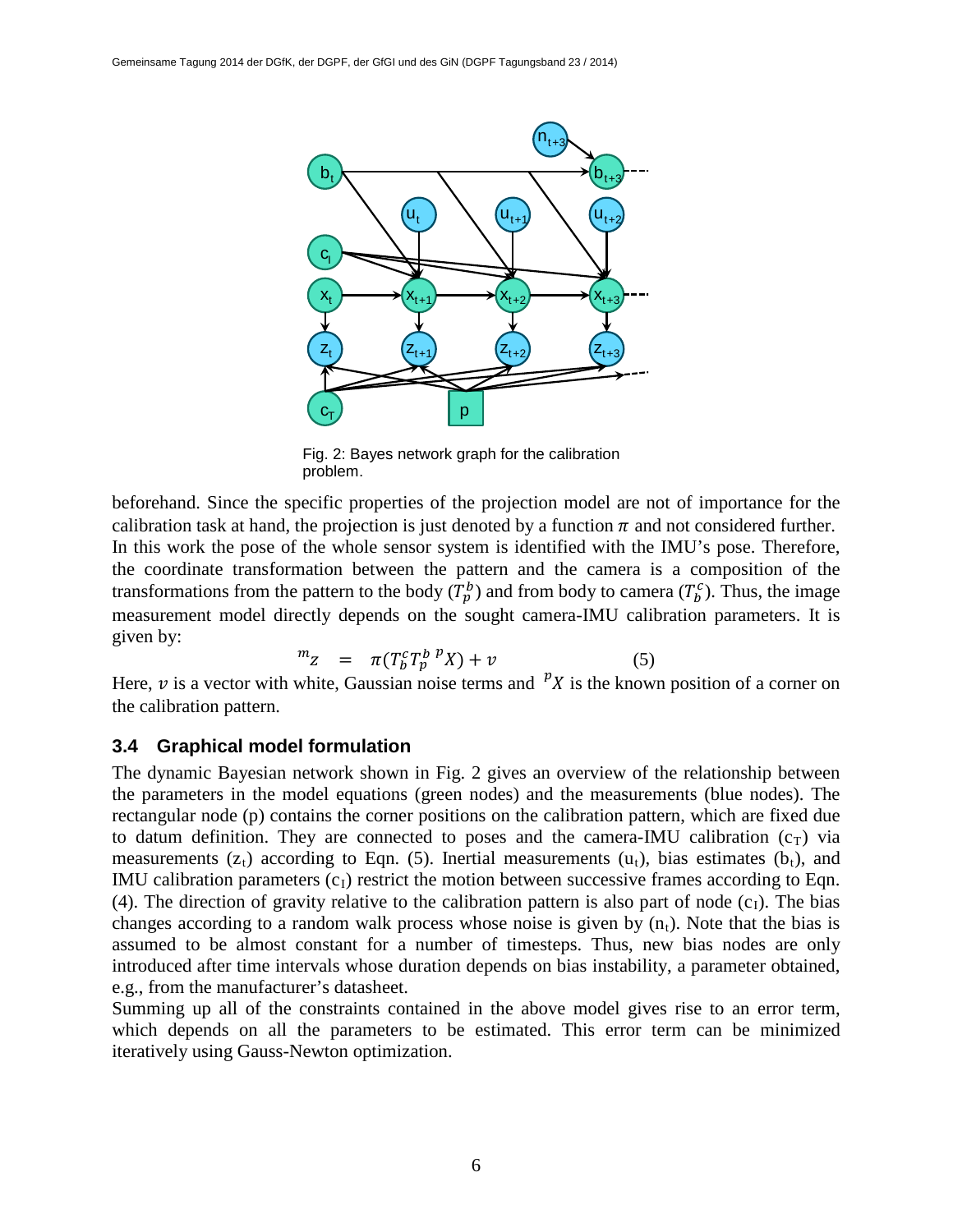

Fig. 3: The camera-IMU system used in this work.



Fig. 4: Trajectory calculated from checkerboard observations (red) and smoothed trajectory (green).

# **4 Results**

#### **4.1 Experimental setup**

This section presents preliminary results obtained with the calibration procedure described in the previous section. The system used for data acquisition is shown in Fig. 3. It comprises an ADIS16405 IMU and a BASLER SCOUT SCA-1400 industrial camera equipped with a 2.7 mm Fisheye lens. To obtain a synchronized data stream, the camera was triggered by the IMU (hardware trigger) with approximately 5 Hz.

During calibration, the camera was moved in front of a checkerboard calibration pattern, mainly performing rotations about at least two axes. The corners of the checkerboard were extracted and refined using the checkerboard detection and subpixel refinement algorithms provided by the publicly available OpenCV library. Zero-mean Gaussian noise of 2.0 pixels was assumed for the checkerboard corner locations extracted this way. To obtain noise parameter values for the IMU, the corresponding values from the IMU's datasheet were increased by approximately 25% to take account of modelling errors. Initial values to build up the model shown in Fig. 2 were obtained by first resectioning the exterior camera orientation using the observed checkerboard corners and their known position in space. In a second step these first estimates for exterior camera orientation and the initial estimates for the camera-IMU transformation were combined to obtain initial values for the IMU's pose and velocity. The initial estimates for the camera-IMU transformation were taken from the mechanical specifications. Gaussian noise with a standard deviation of 0.1 m and 15° for the relative translation and rotation of the two sensors was added to these values in order to evaluate how the solution depends on the parameters used for initialization.

Fig. 4 shows the IMU's trajectory before (red), and after (green) applying Gauss-Newton minimization for one dataset. The IMU's final coordinate frame is shown for both trajectories in a slightly darker color. Small blue crosses mark the location of checkerboard corners. Since the z-axis points in the estimated direction of gravity, the angle between the plane containing the corners and the z-axis corresponds to the estimated angle between the checkerboard and the direction of gravity around the long side of the checkerboard.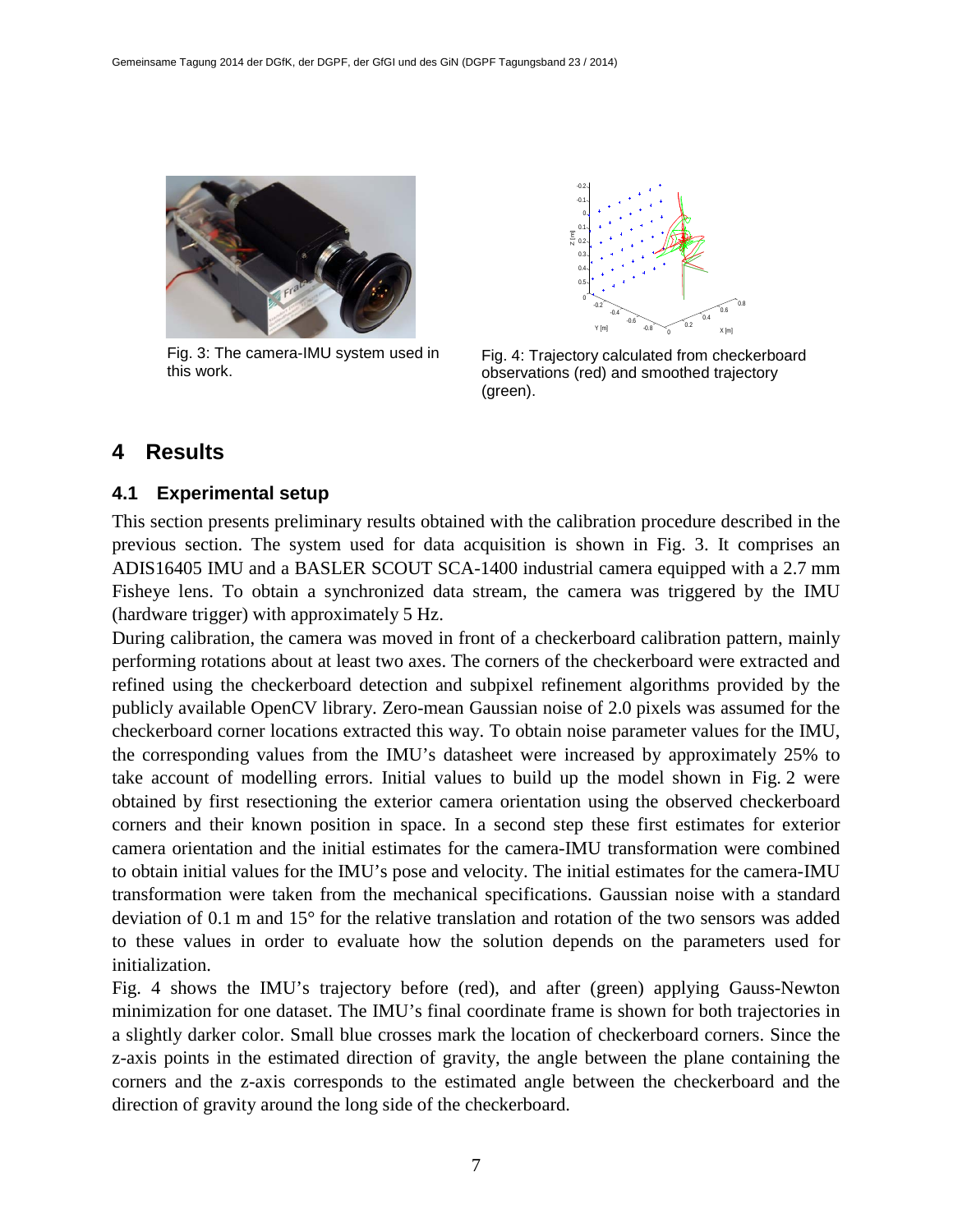Tab. 1 presents the results obtained from 11 calibration runs using the extended error model, which includes accelerometer misalignment parameters. The rows contain the mean of all estimates  $(\bar{v})$ , the mean of the standard deviations estimated for the parameters  $(\bar{\sigma})$ , the empirical standard deviation ( $\sigma_e$ ), and the mean deviation from the mechanical setup ( $\overline{\Delta v}$ ) for the leverarm and the relative rotation error both given in the camera's frame. Additionally the mean estimated scale factors and mean misalignment parameters are shown with the corresponding uncertainty estimates (empirical standard deviation) in Tab. 2 as quantities without units.

Results for the simple accelerometer measurement model are shown in Tab. 3. In this case the misalignment matrix is simply the identity and thus not restated here.

Tab. 1: Calibration results (averaged) for the camera-IMU transformation parameters (extended IMU error model).

|                                 | Axis | $\bar{v}$ | $\bar{\sigma}$ | $\sigma_e$ | $\overline{\Delta v}$ |
|---------------------------------|------|-----------|----------------|------------|-----------------------|
| ${}^{c}p_{h}$ [cm]              | X    | $-0.64$   | 0.18           | 0.29       | $-0.64$               |
|                                 | Y    | 4.09      | 0.19           | 0.26       | $-0.91$               |
|                                 | Ζ    | $-14,23$  | 0.23           | 0.21       | $-0.67$               |
| $\rm^{c}$ $\Psi_{\rm b}$ $[$ °] | X    | 1.25      | 0.033          | 0,08       | 1.25                  |
|                                 | Y    | $-0.49$   | 0.036          | 0,062      | $-0.49$               |
|                                 | Z    | 0.05      | 0.066          | 0,093      | 0.05                  |

Tab. 2: Calibration results (averaged) for accelerometer scale and misalignment parameters.

|  | $\widehat{M}^{-1} = \begin{bmatrix} 1.001 & -0.0004 & -0.0026 \\ 0.0037 & 1.003 & 0.0027 \\ -0.0003 & -0.0003 & 0.999 \end{bmatrix}$ | $\sigma_e(\widehat{M}^{-1}) = \begin{bmatrix} 0.0022 & 0.0016 & 0.0018 \\ 0.0021 & 0.0012 & 0.0027 \\ 0.0035 & 0.0035 & 0.0017 \end{bmatrix}$ |  |
|--|--------------------------------------------------------------------------------------------------------------------------------------|-----------------------------------------------------------------------------------------------------------------------------------------------|--|
|  |                                                                                                                                      |                                                                                                                                               |  |
|  |                                                                                                                                      |                                                                                                                                               |  |

Tab. 3: Calibration results (averaged) for the camera-IMU transformation parameters (simple IMU error model).

|                        | Axis | $\bar{v}$ | $\bar{\sigma}$ | $\sigma_e$ | $\overline{\Delta v}$ |
|------------------------|------|-----------|----------------|------------|-----------------------|
| ${}^{c}p_{h}$ [cm]     | X    | $-0.79$   | 0.17           | 0.26       | $-0.79$               |
|                        | Y    | 3.86      | 0.18           | 0.25       | $-1.14$               |
|                        | Z    | $-14,3$   | 0.23           | 0.2        | $-0.74$               |
| $\rm^{c} \Psi_{b}$ [°] | X    | 1.28      | 0.028          | 0.077      | 1.28                  |
|                        | Y    | $-0.43$   | 0.027          | 0.076      | $-0.43$               |
|                        | Z    | 0.13      | 0.062          | 0.11       | 0.11                  |

#### **4.2 Discussion**

For the extended as well as for the simple accelerometer error model, the empirical standard deviation calculated from estimated calibration parameters is considerably lower than the standard deviation of the noise that was added to the initial values at the start of each calibration run. This indicates that coarse initial estimates of the parameters can be improved by the calibration. The rotations about the X- and Y-axes of the camera's coordinate system and the translation in Y-direction differ from the values taken from the mechanical specifications by more than three standard deviations, when considering the empirical standard deviation.